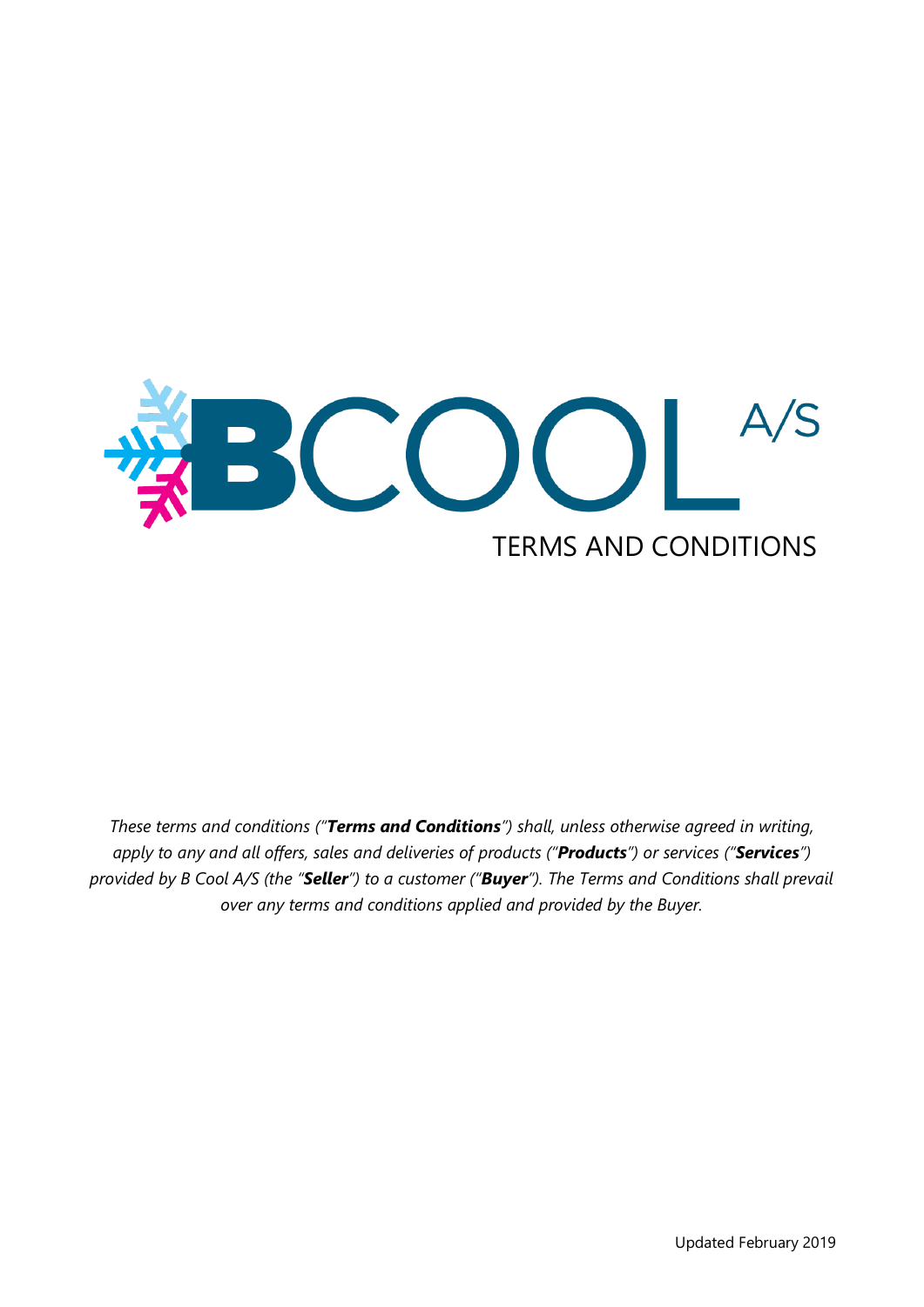

# **1. Orders**

Any offer presented by the Seller is valid for eight (8) days. Orders placed by the Buyer are not final for the Seller until the Seller delivers a written order confirmation to the Buyer ("Order Confirmation"). A final order is hereinafter referred to as an "Order". Following receipt of the Order Confirmation, the Buyer cannot cancel the Order. An Order Confirmation may be conditional of the Buyer's delivery of information and materials. If such deliveries are not made in due time, the Order is not binding for the Seller.

# **2. Terms of delivery**

If an Order includes Products or Services, delivery hereof is Ex Works (Incoterms 2010) at Viengevej 2, 8240 Risskov, Denmark. This means that the Seller delivers the Products/Services, when the Seller places the Products at the disposal of the Buyer at the named place. Thus, the Buyer is responsible for clearing the Products/Services for export, for storage and loading for transportation and insurance coverage. Means of transportation may be recommended by the Seller. Delivery times are provided by the Seller as a best estimate and no delivery time shall be considered final by the Buyer before it is confirmed by the Seller.

If an Order includes installation work, including but not limited to repairs or construction ("Installation Work"), delivery of the Installation Work takes place when the Seller has finished the Installation Work at the agreed place of installation ("Place of Installation").

Upon delivery, the Buyer must immediately and within three (3) days from receipt of the Products/Services examine the delivery as good business practice requires according to Danish law. This examination period shall not be suspended or extended by storage of Products by the Buyer.

In regards to Installation Work, a test must be performed at the time of delivery to the Buyer ("Acceptance Test"). The purpose of the Acceptance Test is to show that the Installation Work is as ordered. The Seller must give notice to the Buyer when the Installation Work is ready for testing, and the parties must then jointly fix a time for the Acceptance Test, which must be performed within a reasonable time after delivery.

The terms of delivery, including the delivery of Installation Work, determines the passing of risk. The delivery shall not be affected by the Acceptance Test, even if defects or irregularities are identified in the Acceptance Test.

The Buyer is not given the right to return any Products as any and all purchases are made without the right of return of the Buyer. The Buyer is obligated to carefully read any product and installation instruction or manual delivered with the Products, and the Buyer must strictly follow such instructions in order to maintain its right to make claims for product deficiencies.

B COOL A/S COOL A/S COOL A/S COOL A/S COOL A/S COOL A/S COOL A/S COOL A/S COOL A/S COOL A/S COOL A/S COOL A/S COOL A/S COOL A/S COOL A/S COOL A/S COOL A/S COOL A/S COOL A/S COOL A/S COOL A/S COOL A/S COOL A/S COOL A/S COOL Telephone: +45 8636 1929 DENMARK E-mail: service@bcool.as

www.bcool.as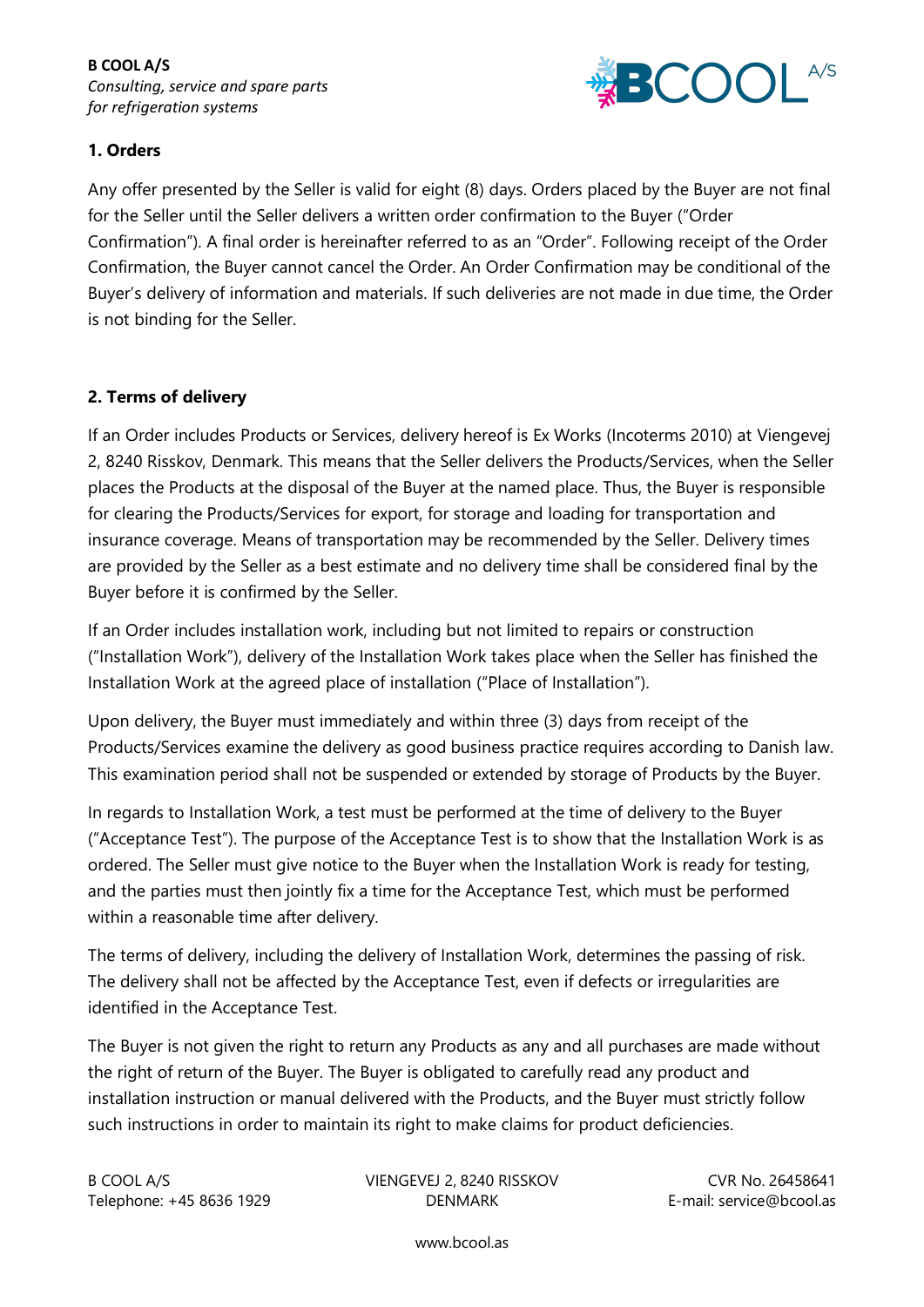**B COOL A/S** *Consulting, service and spare parts for refrigeration systems*



# **3. Terms of payment**

The price stated in the Order (the "Price") includes only the content of the Order and thus, does not include rigging, dismantling, product inspection, preparation in general, additives, spare parts, oil, delivery costs, packaging, import/export charges and duties, VAT, etc. Payment is due eight (8) days from the date of any invoice.

If payment is not made in due time, notwithstanding the reason hereto, the Seller has the right to suspend any and all delivery of Products and Services until payment is made. If the Seller decides to exercise this right of postponement, the Seller shall notify the Buyer within reasonable time, and the Buyer shall be deemed to accept the postponement. In any case, the Seller is not liable for any losses or costs caused by the postponement.

If a payment is delayed, the Seller is entitled to charge interest on the outstanding payment in accordance with the Danish Interest Act. The Buyer shall not be entitled to offset any counterclaims against the Seller in payments to the Seller, nor shall the Buyer have any right to withhold any portion of the payment because of counterclaims of any kind. The Seller reserves the rights with respect to retention of title, which means that the Seller retains title to Products delivered to the Buyer until the Seller has received payment of the invoice amount together with any interest accrued and all costs incurred. The Buyer is required to keep all delivered Products individualized and holding them separate from other products until full payment is made.

With respect to Installation Work, an Order or Order Confirmation may contain a time estimate for delivery of the Installation Work based on information provided by the Buyer. The Seller may invoice excess time spent in accordance with timesheets and the Seller's standard prices, when such excess time cannot be blamed the Seller. The Seller must notify the Buyer when the expected time for the Installation Work is exceeded.

#### **4. Installation Works**

The Buyer must ensure that there is access to water and power supply, including but not limited to compressed air and electricity, directly at the Place of Installation. The Buyer is responsible for ensuring that the Installation Work can be performed at the Place of Installation in compliance with applicable law and working environment regulations.

The Buyer is responsible for performing any preparatory work at its own expense and in a professional manner in order to prepare the Place of Installation for the Seller. Such preparatory work must be completed before the Seller's employees arrive at the Place of Installation.

B COOL A/S VIENGEVEJ 2, 8240 RISSKOV CVR No. 26458641 Telephone: +45 8636 1929 DENMARK E-mail: service@bcool.as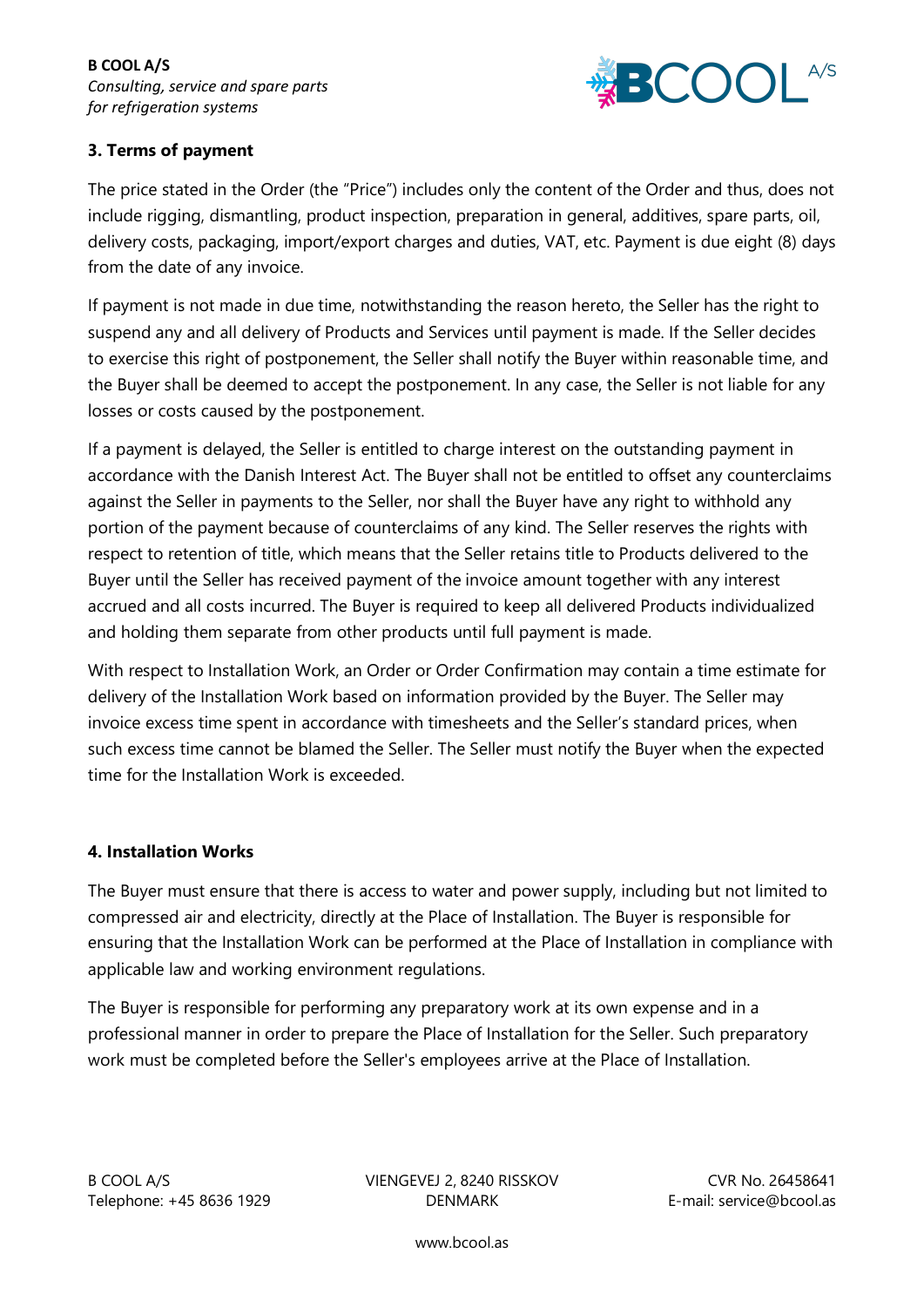

# **5. Defects**

Claims for defects that are not visible as part of the examination and identified at a later point in time, and where such defects are attributable to errors in the manufacturing or processing of the materials and thereby caused by the Seller, can be made in a period of 12 months from the time of delivery. Further, the Seller is liable for parts of the Products/Services that have been repaired or replaced due to defects from the date of completion of the remedial work and for a period of six (6) months hereafter. If the Products/Services are defective in whole or in part, the Seller has the right to remedy the defects, by replacement or reparation.

The Buyer must give the Seller notice of any defects without undue delay when the Buyer has established such defects. If it is suspected that a defect may cause greater damage such notice must be given immediately. The Seller is not liable for defects caused by materials, which have been provided by the Buyer, or for defects caused by insufficient maintenance by the Buyer. Also, the Seller is not liable for fair wear and tear.

#### **6. Liability**

The Seller's liability, including product liability claims, can never exceed the amount invoiced for the Products/Services to which the claim relates. Further, the Seller shall not be liable for loss of profits, loss of earnings, loss of data or other indirect losses arising from the Order of Products/Services, including indirect losses arising as a result of delays or defects in the sold Products/Services.

The Seller shall only be liable for product liability damage to the extent required under the mandatory rules of Danish law applicable at all relevant times. The Buyer shall fully indemnify the Seller from and against any and all claims arising out of or in connection with product liability claims made by third parties. The Buyer must give notice to the Seller without undue delay, where a product liability claim has been made, or where the Buyer determines that there is a risk that such a claim will be made. The said limitations shall, however, not apply in case the Seller has acted with gross negligence or wilful misconduct.

B COOL A/S COOL A/S COOL A/S COOL A/S COOL A/S COOL A/S COOL A/S COOL A/S COOL A/S COOL A/S COOL A/S COOL A/S COOL A/S COOL A/S COOL A/S COOL A/S COOL A/S COOL A/S COOL A/S COOL A/S COOL A/S COOL A/S COOL A/S COOL A/S COOL Telephone: +45 8636 1929 DENMARK E-mail: service@bcool.as

www.bcool.as